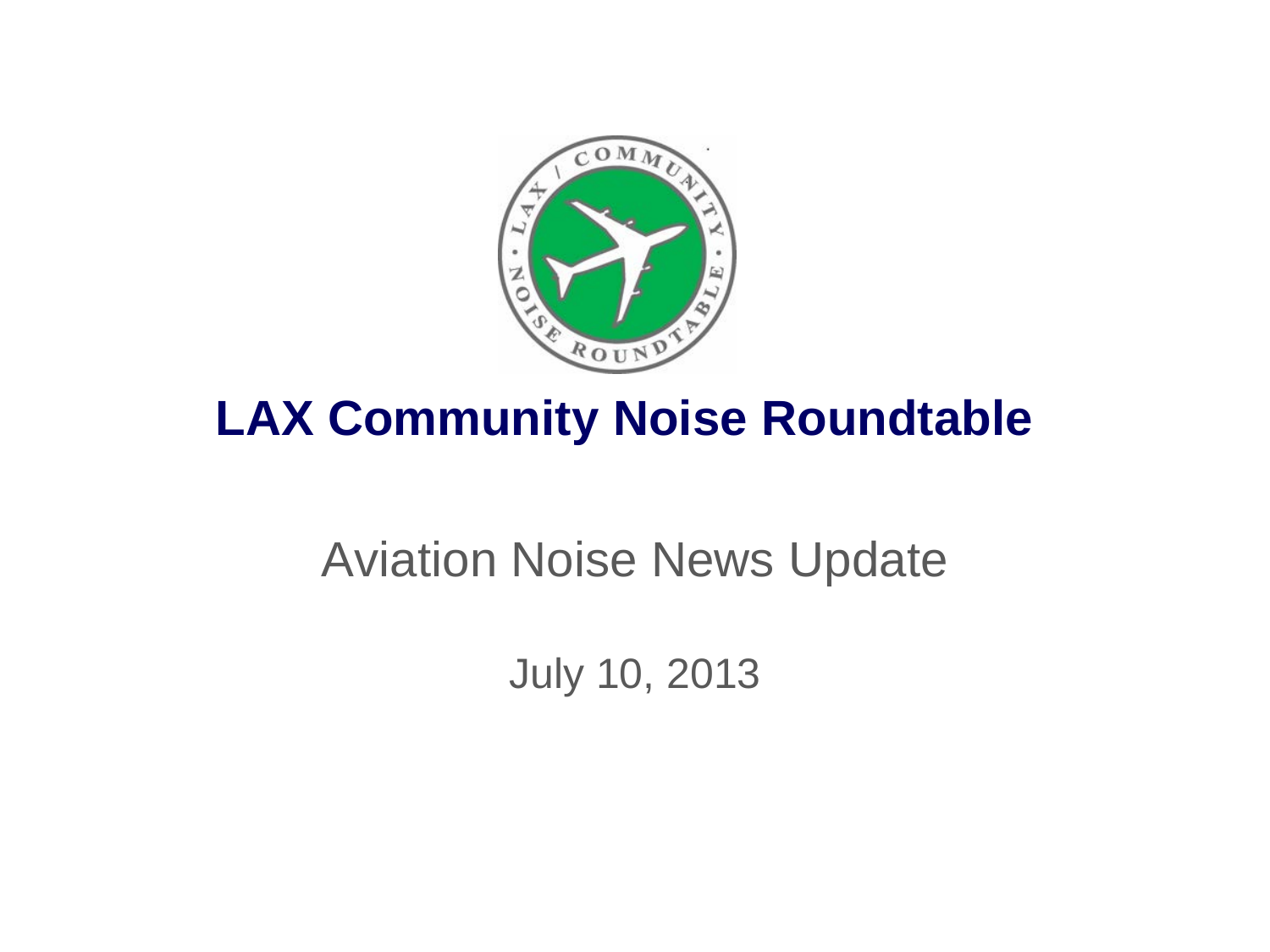

- **After a year of study, the FAA rejected adopting regulations to curb helicopter noise in the Los Angeles area in favor of a collaboration of "actions and flexible" approaches**
	- The agency's 56-page report issued May 31 came in response to a request made last year by seven members of California's congressional delegation involving noise and safety issues
- **The FAA declined to consider imposing restrictions**
	- "As a practical matter, restricting helicopter operations at one or even many airports would not prevent helicopters from operating in L.A., and likely would produce no overall noise benefit because ops. would shift to other airports or heliports," the report said.
	- "The density of land use in the area, as well as the complexity and diversity of airspace users present challenges to identifying optimal helicopter routes that are safe, efficient, and serve noise abatement purposes," said the FAA.

#### • **The FAA committed to undertake and support these actions:**

- "Evaluate existing helicopter routes to identify feasible modifications that could lessen impacts on residential areas and noise sensitive landmarks"
- "Analyze whether helicopters could safely fly at higher altitudes in certain areas along helicopter routes and at specific identified areas of concern"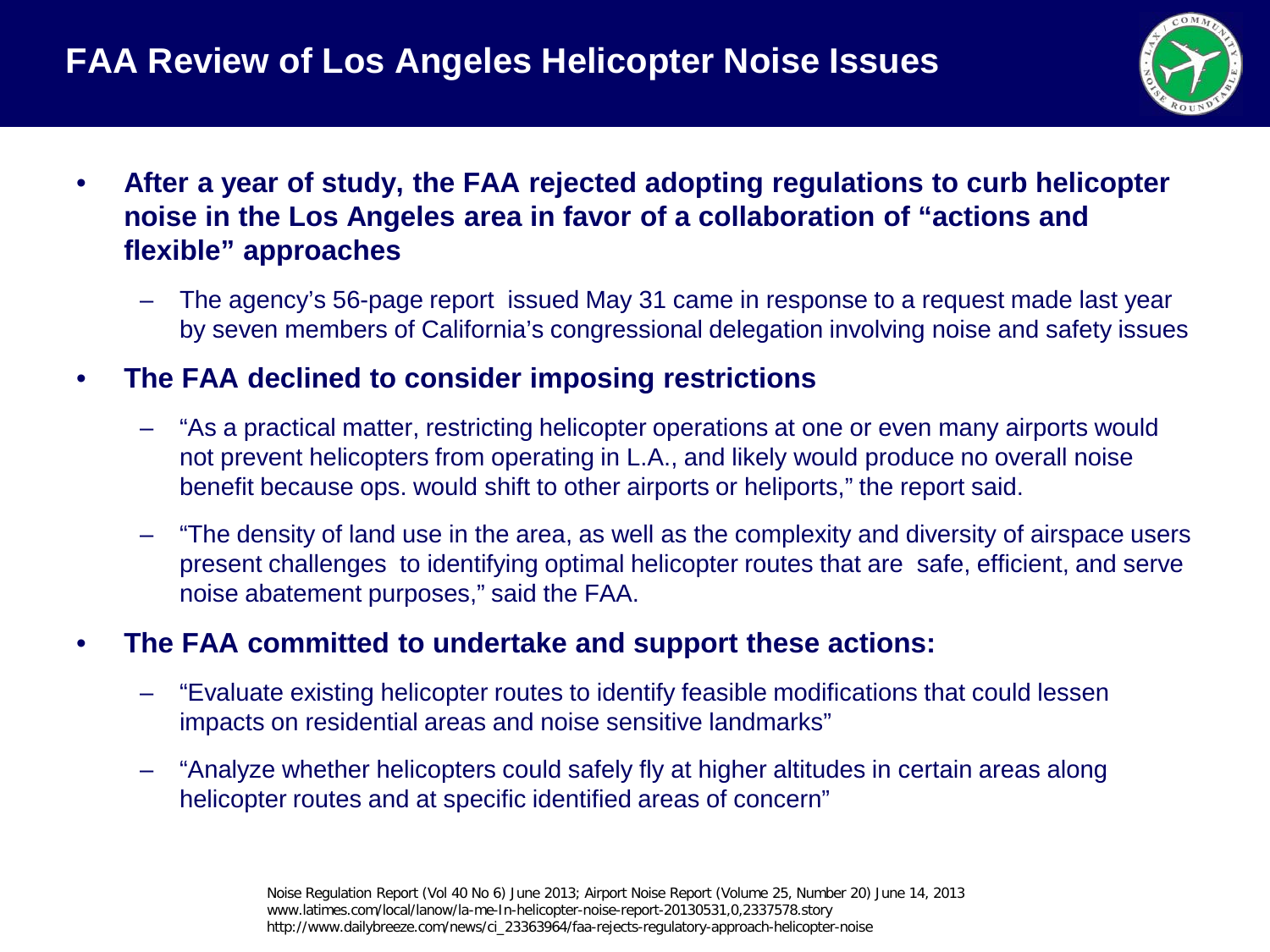

#### • **The FAA committed to undertake and support these actions continued:**

- "Develop and promote best practices for helicopter hovering and electronic news gathering"
- "Conduct outreach to helicopter pilots to increase awareness of noise-sensitive areas and events"
- Explore a more comprehensive noise complaint system, such as a centralized system that provides one repository of helicopter noise complaints in Los Angeles County
- "Continue the collaborative engagement between community representatives and helicopter operators, with interaction with the FAA"
- **Residents stated at a June 10th meeting that the federal report falls short in providing the help they need asserting that the voluntary guidelines proposed will not work and want tighter regulation**
- **Representative Adam Schiff stated that voluntary measures in the past "have provided little relief for residents, and I am skeptical that, without a determined effort to oversee them by the FAA, that they will do so now."**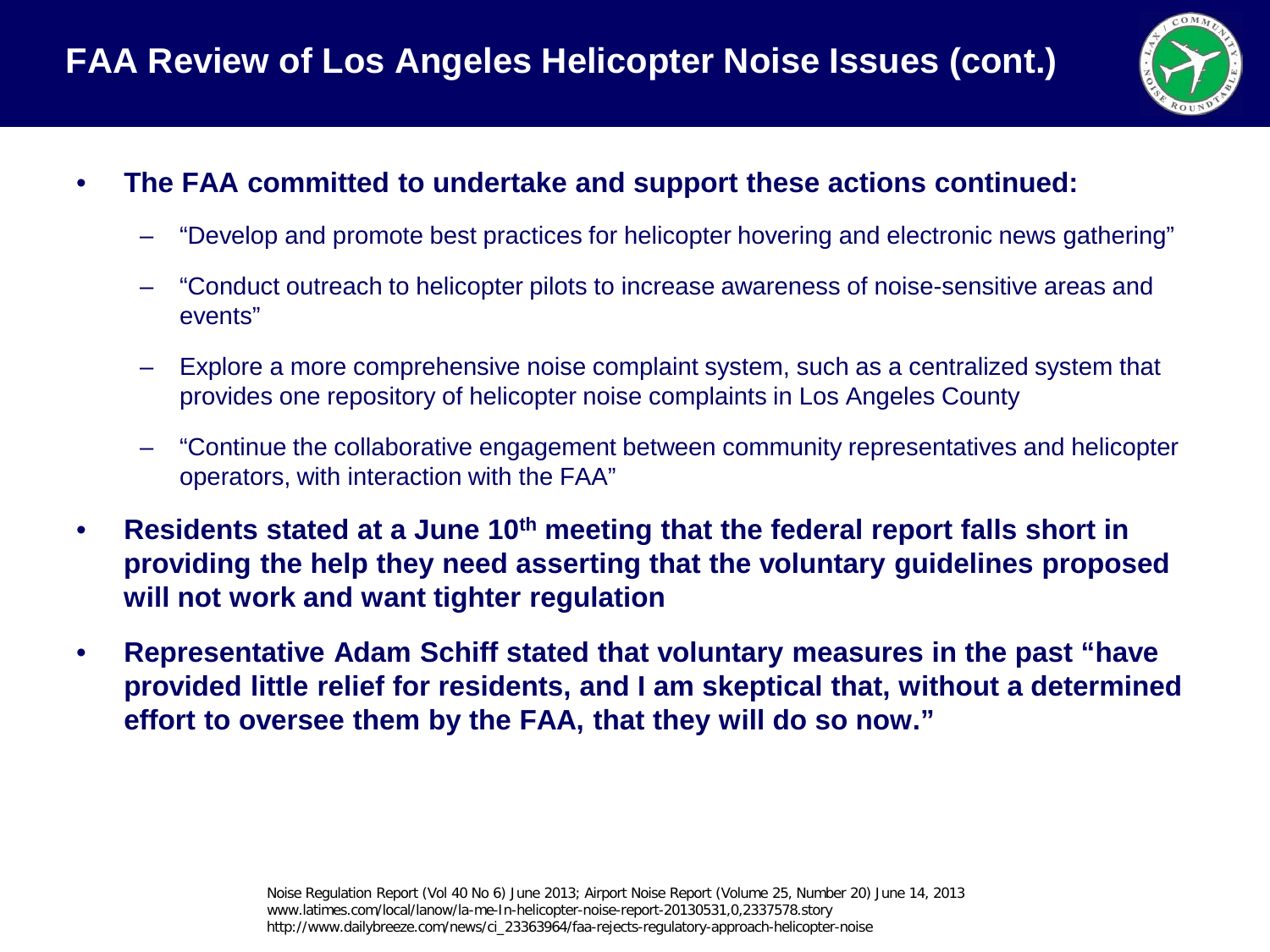### **Airbus 350 Makes Debut at Paris Airshow**



- **Airbus is marketing its A350 to challenge Boeing 787 and 777 aircraft in fuel efficiency and less greenhouse gas emissions, and reduced noise**
	- Powered by the Rolls-Royce Trent XWB engines
	- Designed to hold 270 350 passengers depending on the model
	- 8,000 nautical mile range



- **The wide-body aircraft is made of composite materials, and in June completed its four hour maiden flight to set off a yearlong series of testing**
	- "Did you hear how quiet it was? We are going to set new standards…People around airports won't even know we are taking off," said John Leahy Airbus sales chief.
- **Currently, Airbus has 616 orders (United Airlines has 35) for the A350 with the first delivery date being the second half of 2014**
- **Noise Benefit: Quieter aircraft will reduce aircraft noise exposure**

http://articles.chicagotribune.com/2013-06-14/business/chi-airbus-a350-20130614\_1\_airbus-a350-maiden-flight-dreamliner http://www.usatoday.com/story/todayinthesky/2013/06/14/airbus-a350-takes-off-on-maiden-flight-787-dreamliner/2422441/ http://www.foxbusiness.com/news/2013/06/20/air-show-united-airlines-to-add-35-airbus-a350-1000-jetliners-to-fleet www.airliners.net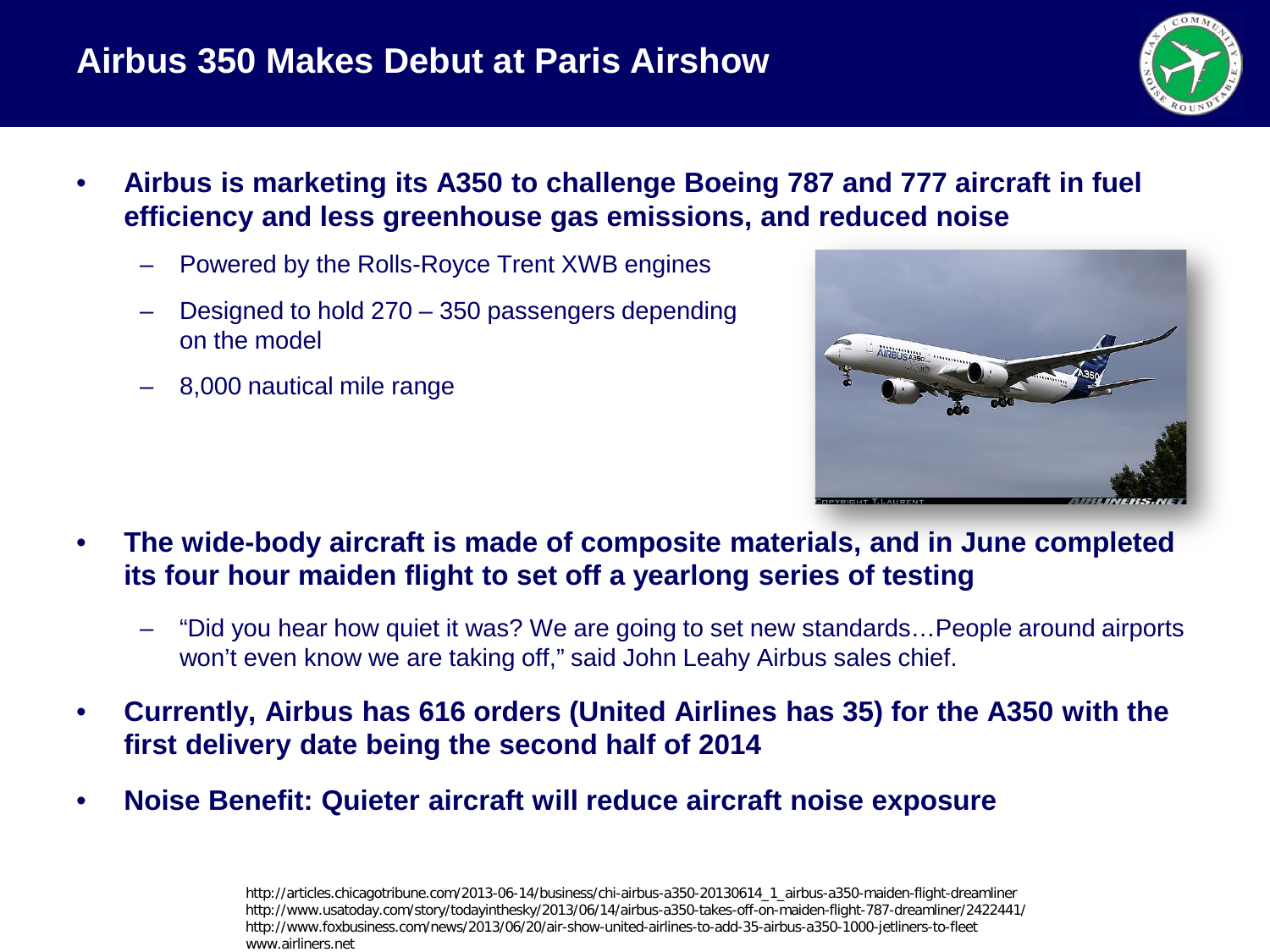### **New Taxiing Technology Promises to Reduce Fuel Burn and Noise**



- **Also at the Paris Airshow in June, Honeywell and Safran demonstrated their Electric Green Taxiing System (EGTS) on an Airbus 320**
	- The new technology enables aircraft to push back and taxi between the gate and runway without using the main engines
- **A control unit is fitted to the wheels that draws power from the aircraft's auxiliary power unit (APU) reducing fuel costs, gate congestion, and noise**
- **Estimates of the savings include:**
	- Fuel saving of 3 to 4 percent on an Airbus 320 aircraft
	- Save airlines around \$200,000 a year per aircraft in fuel costs
	- Reduce, if not eliminate the need for aircraft ground maneuvering equipment in and out of gates
	- Great reductions in aircraft taxi noise
- **Currently, the EGTS has over 100 miles of testing, but further tests are needed to asses high speed and maximum takeoff weight taxi**
- **EGTS is supposed to hit the market in 2016**
- **Noise Benefit: Reduced aircraft taxiing noise**

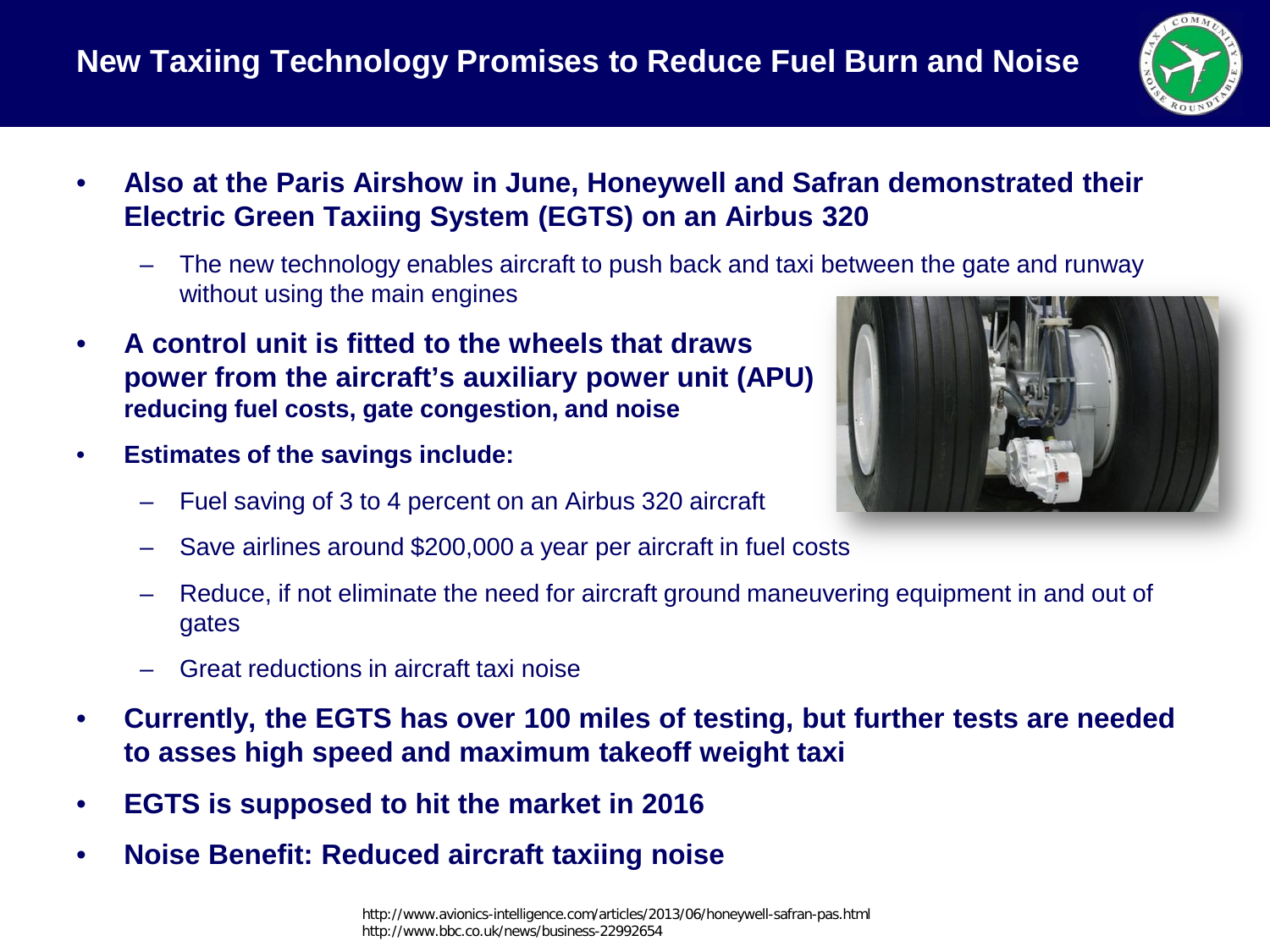## **NextGen Update: ADS-B Rollout and Reduced Go-Arounds**



- **Air Traffic Controllers (ATC) have a new tool to reduce aircraft go-arounds due to spacing issues**
	- The FAA has set standards for the minimum distance ATC must maintain between aircraft approaching airports; but sometimes weather and flight volumes can affect that spacing
	- A new tool called Automated Terminal Proximity Alert (ATPA) tells ATC if aircraft are optimally spaced and alerts them if there is an error
	- The software is part of the larger NextGen effort and has been implemented at MSP and has reduced aircraft go-arounds by 23 percent
- **Noise Benefit: Reducing go-arounds would reduce the noise exposure associated with go-arounds**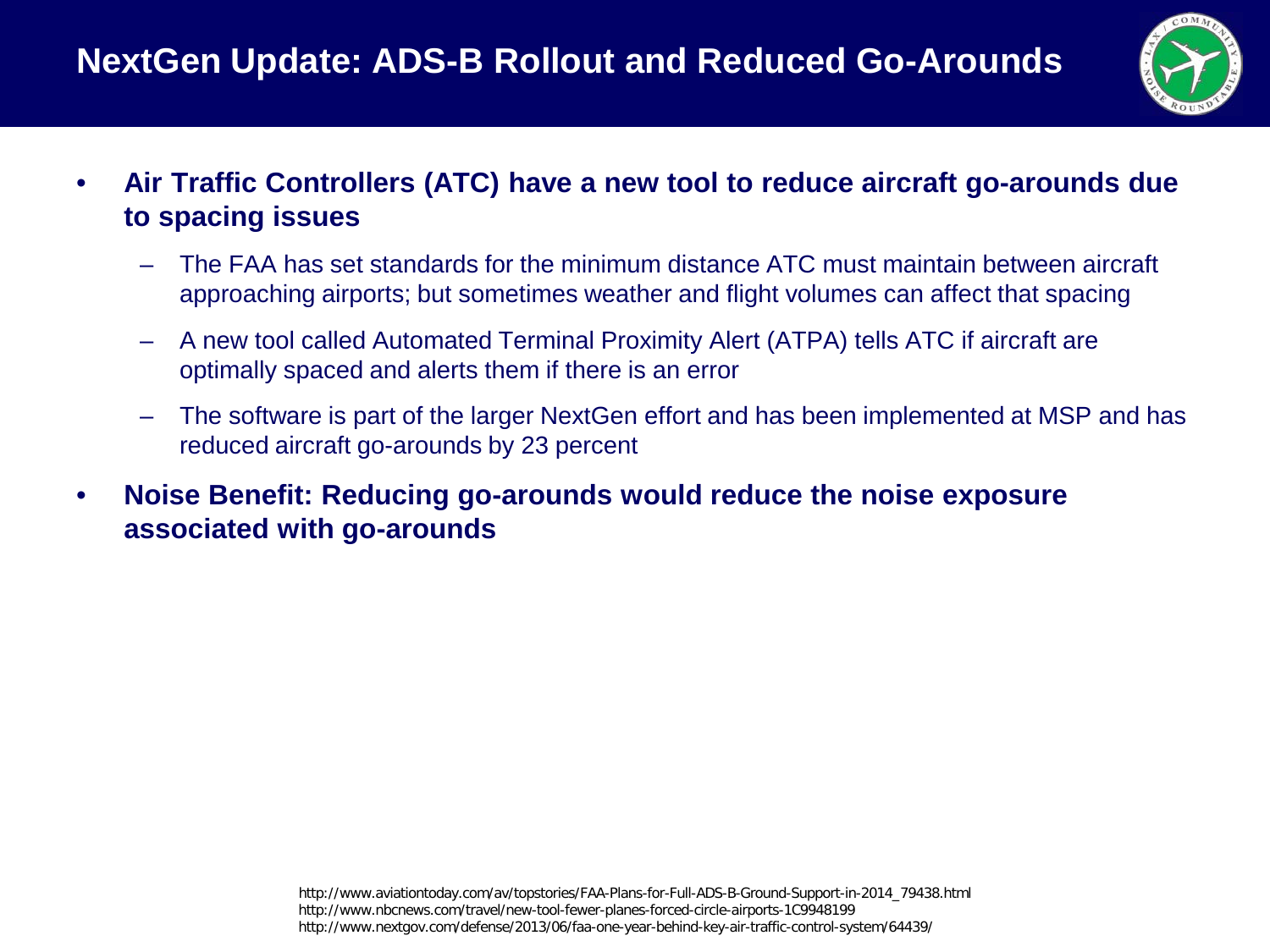### **P&W Pioneers Quieter Engine, Battle with CFM**



- **Pratt and Whitney (P&W) announced June 19 that its Geared Turbofan ultrahigh bypass system reached a milestone by demonstrating "unprecedented performance and efficiency"**
- **The new engine from P&W is called the PurePower Geared Turbofan that reduces fuel burn, emissions, and noise**
	- Double-Digit reductions (15%) in fuel burn and environmental emissions
	- 10-12 dB quieter and have noise footprints that are 75% smaller than that of a 737 flying today
	- "Aircraft engines are so quiet now that if you shut them down on landing, you would not hear the difference on the ground; it would all be airframe noise," Alan Epstein said, VP at P&W.
- **The engine is set to start service with the Bombardier C-Series jet in 2015, then later with the Airbus 320, and Embraer 170-195 models**
- **CFM has developed the LEAP-X engine which is set to enter service on the Boeing 737 and Airbus 320 aircraft in 2016 with the same reduction in noise and better fuel efficiency, however does not have a working model as of yet**
- **Noise Benefit: Quieter aircraft engines will reduce aircraft noise exposure**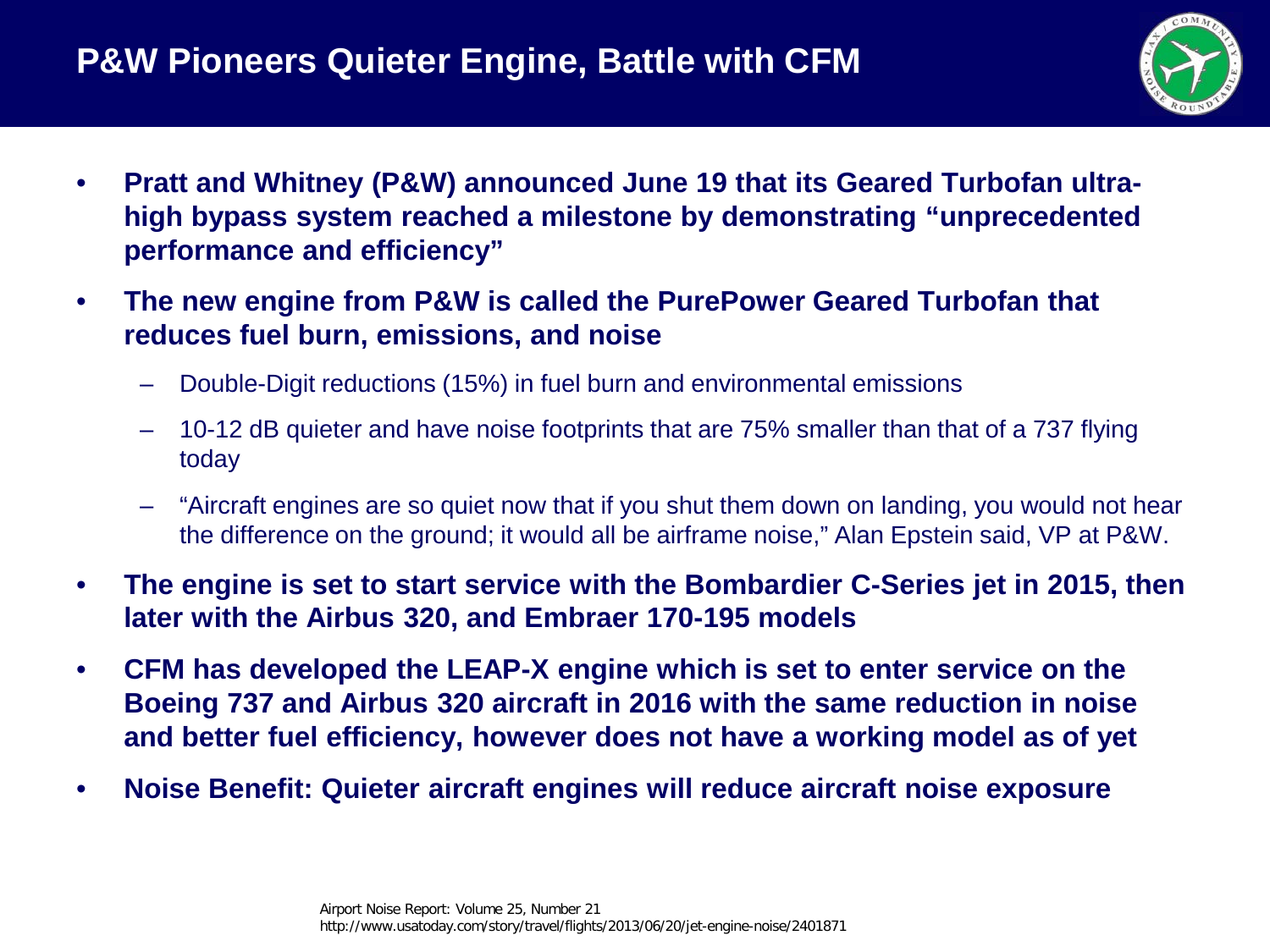

- **The Airport Council International– North America (ACI-NA) says an FAA policy would eliminate direct data connections on September 30, 2013 between air traffic facilities and airport noise abatement offices**
	- Leave airports without reliable aircraft tracking data
	- Data would only be available to airports at a significant cost
- **FAA's proposed data and information distribution policy, issued May 1, would apply to all real-time air traffic data for use in noise monitoring**
	- The FAA's concerns are driven by cyber-security issues, which could be used to upload malicious data or code to the FAA air traffic system
	- Both ITT Exelis and PASSUR have secure data for purchase, but airports currently receiving radar data from the FAA for free via B&K would lose access to that data
- **ACI-NA has asked the FAA to delay its transition away from direct connections until such time and adequate replacement capabilities are available**
	- ACI-NA also stated that eliminating the direct connection would also pose a problem in showing the benefits of NextGen in new flight track utilizations and runway use patterns, and overflight locations
- **Noise Implications: Potential loss of live flight tracking systems, flight track data to investigate noise complaints, flight track-to-noise event correlations, analysis of airspace/procedure changes, etc.**